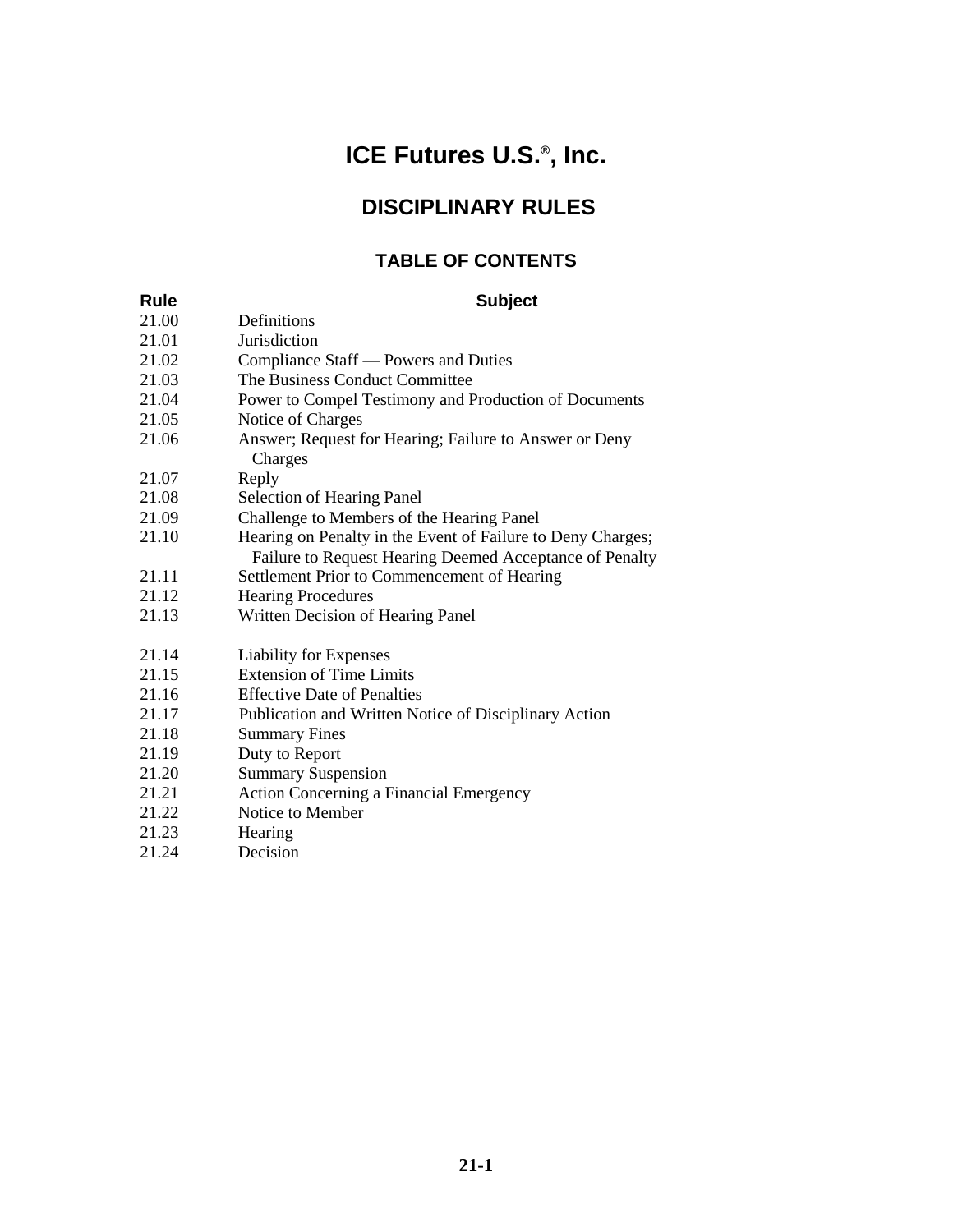# **ICE FUTURES U.S.® , INC. DISCIPLINARY RULES**

#### **Rule 21.00. Definitions**

For the purposes of this Chapter, the following terms shall have the following meanings:

#### **(a) Emergency Event**

The term "Emergency Event" shall mean, with respect to any Member:

(i) the filing of a petition, answer or other document, or the taking of any other action, by a Member with respect to itself, or against such Member, seeking a liquidation, arrangement, reorganization or other or similar relief under the provisions of the Federal Bankruptcy Act or of any other state or federal law for the relief of insolvent debtors;

(ii) the dissolution of such Member;

(iii) the insolvency (as defined under any applicable state or federal law) of such Member;

(iv) the failure of such Member to meet the applicable financial requirements of the Exchange, the Clearing Organization or any governmental agency or self-regulatory body;

(v) the failure of such Member to meet when due any Margin call issued by any Clearing Organization or other Person, the default by such Member under any Commodity Contracts on this or any other exchange, or the failure or inability for financial reasons of such Member to comply with any of his contracts; or

(vi) the imposition of any injunction or other restraint by any government agency, court or arbitrator which may affect the ability of such Member to perform its contracts or otherwise to engage in business.

#### **(b) Financial Emergency**

The term "Financial Emergency" shall mean, with respect to any Member, any situation in which the financial or operational condition of such Member, or the business conduct of such Member, is such that it would not be in the best interests of the marketplace for such Member to continue in business on the Exchange.

#### **(c) Marketplace**

The term "marketplace" shall mean the Exchange, its Members, or any market on which commodities underlying Commodity Contracts are traded.

#### **(d) Public Committee Member**

The term "Public Committee Member" shall mean an individual who would qualify as a public director as that term is defined in CFTC Regulations.

#### **Amended by the Board September 20, 2012; effective October 17, 2012.**

#### **(e) Respondent**

The term "Respondent" shall mean a Member or non-member market participant who is the subject of a disciplinary proceeding commenced in accordance with this Chapter.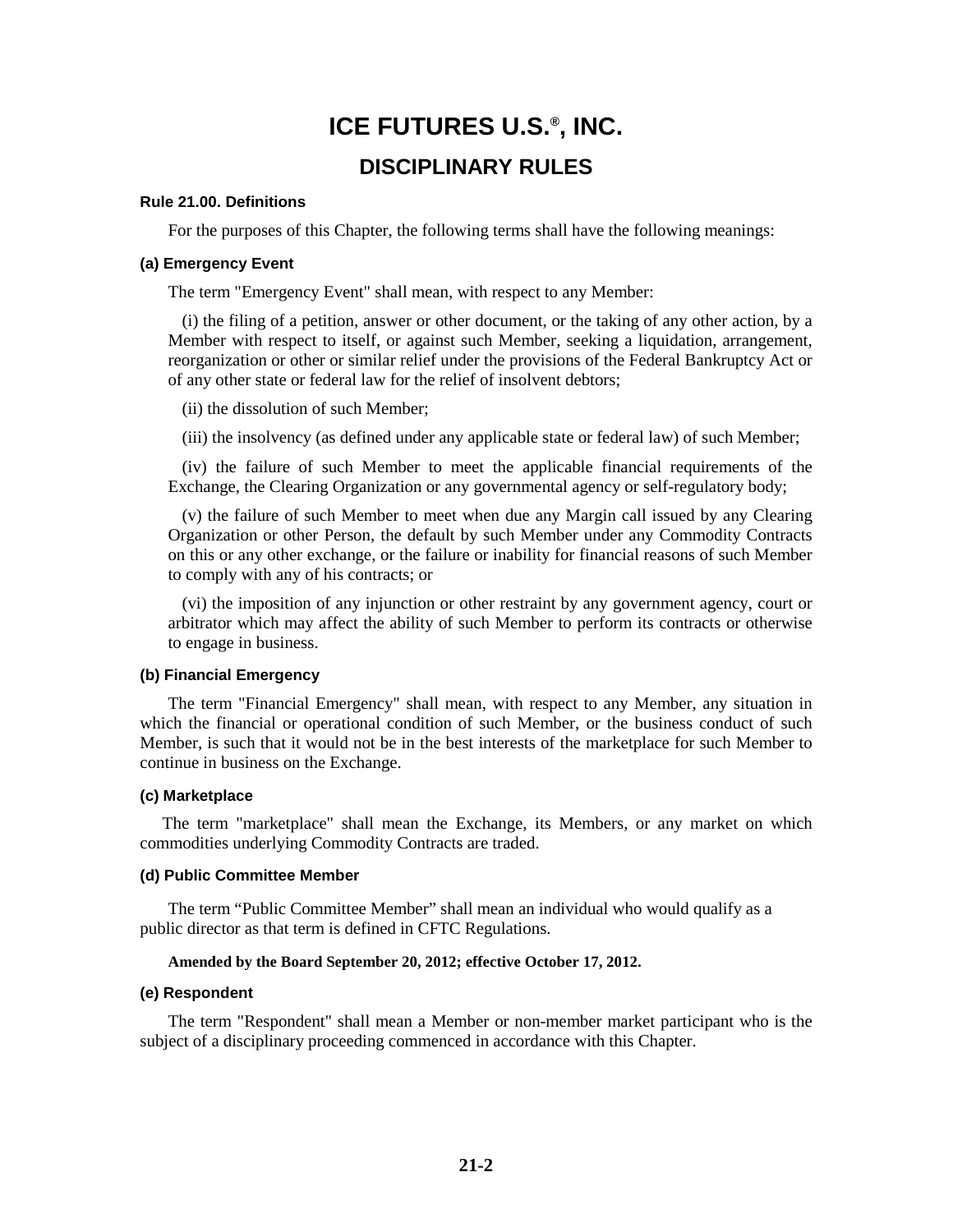#### **(f) Service**

The term "service" on any Person shall mean delivery in person, or by first class mail postage prepaid, or by facsimile message ("FAX") to, in the case of a member, an address or a FAX number on file with the Exchange in accordance with Rule 21.01(b) or, in the case of a nonmember market participant, to the last known address or FAX number. Service shall be complete upon such delivery or facsimile transmission or upon mailing.

#### **Amended by the Board March 17, 2010; effective March 22, 2010 [¶¶ (e) through (g)].**

#### **Rule 21.01. Jurisdiction**

(a) The Compliance Department shall have the authority to initiate and conduct investigations and to prosecute Rule violations committed by Members and by non-member market participants.

(b) Each Member shall file with the Membership Department a written notice designating an office within the County of New York for receiving service of documents. If a Member shall fail to designate such an office, service at his or its address on file with the Exchange shall be good service, and delivery thereof shall be deemed to have occurred as of the date of such mailing.

(c) Service to a non-member market participant at an address which the Chief Regulatory Officer or his designee reasonably believes, in good faith, will achieve actual notice shall be good service. Service upon a non-member market participant may be made via any of the methods specified in Rule 2.23.

**Amended by the Board August 3, 2012; effective August 20, 2012 [¶¶ (a) and (c)].**

**Amended by the Board March 18, 2020; effective March 23, 2020 [¶ (c)].**

#### **Rule 21.02. Compliance Staff — Powers and Duties**

(a) The Compliance staff of the Exchange shall consist of Exchange employees, including officers, and such other individuals as the Exchange may hire on a contract basis.

(b) The Compliance staff shall conduct investigations of possible violations of the Rules, prepare reports respecting such investigations, furnish such reports to the Business Conduct Committee and conduct the prosecution of such violations.

(c) The Compliance staff shall provide the Member or non-member market participant who or which is the subject of any investigation with a copy of the written report and an opportunity to submit written comments regarding the report no less than five (5) Business Days prior to distribution of the report to a subcommittee of the Business Conduct Committee. Any written comments received from the Member or non-member market participant shall either accompany distribution of the report to the subcommittee of the Business Conduct Committee or shall be furnished to the subcommittee at the time of its meeting, depending on the date on which the Member's or non-member market participant's comments are received by the Compliance staff.

(d) If, in any case, the Chief Regulatory Officer concludes that a Rule violation may have occurred, he may:

(i) issue a warning letter to the Member or non-member market participant informing him that here may have been a Rule violation and that such continued activity may result in disciplinary sanctions; such warning letter is neither a penalty nor a finding of a violation; or

(ii) negotiate and enter into a written settlement agreement with the Member or nonmember market participant, whereby the Member or non-member market participant, with or without admitting guilt, may agree to:

(1) a cease and desist order or a reprimand;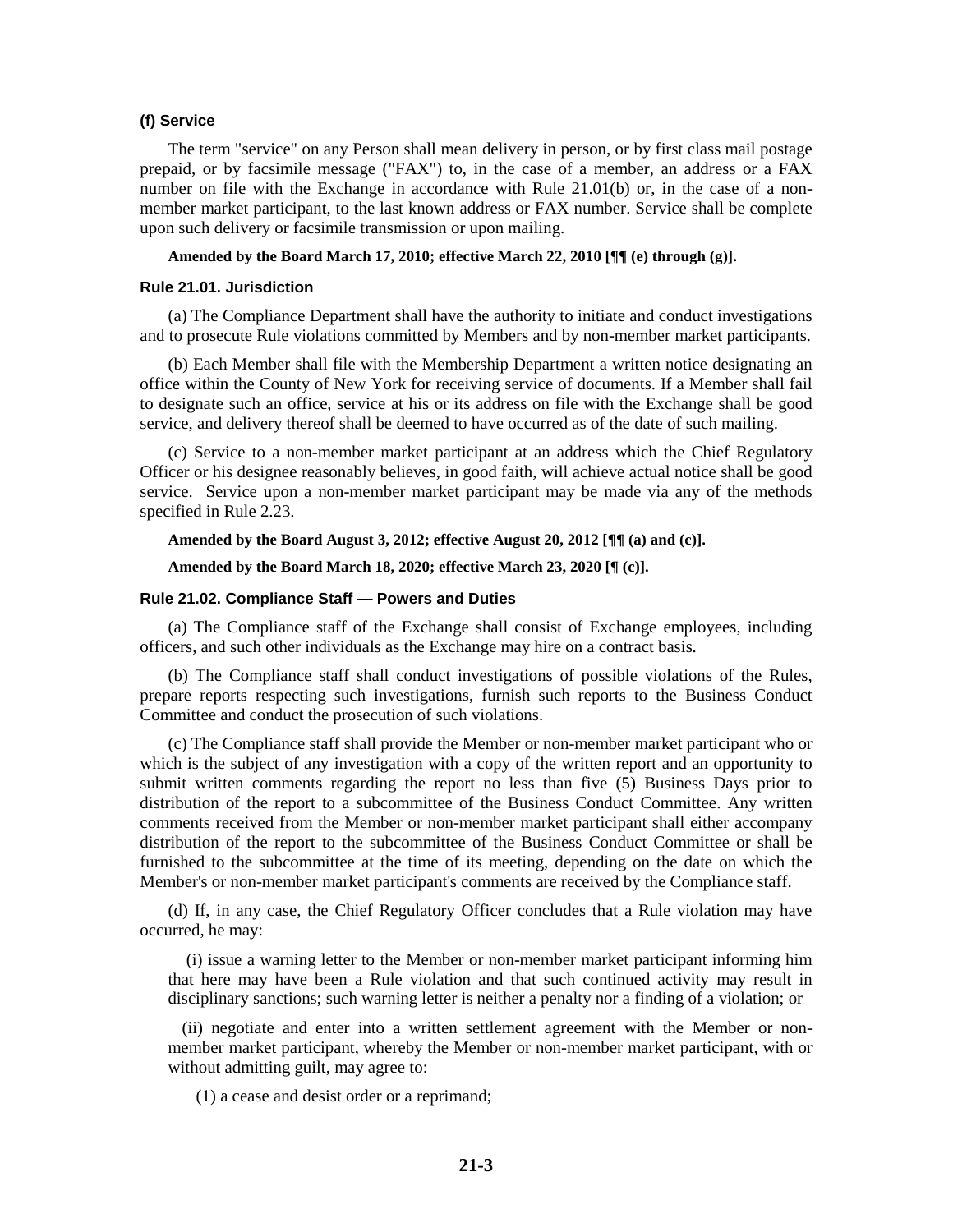(2) a fine of up to one hundred thousand dollars (\$100,000) for each rule violation alleged plus the monetary value of any benefit received as a result of the alleged violation;

(3) a voluntary suspension of up to three (3) months for each violation alleged;

(4) expulsion; and/or

(5) as part of a suspension or expulsion, the term or condition that the Member may not be employed by another Member, or any combination thereof; or

(6) in the case of a non-member market participant, an order denying future access, either directly or indirectly, to any or all of the Exchange's markets for a specified period of time and the issuance of a notice directing all Members to deny access to such non-member market participant to the Exchange's markets for such period of time;

provided, however, in any case in which it is concluded that the Member may have violated a Rule involving the execution of, or the failure to execute, a Customer Transaction, the Chief Regulatory Officer shall make a specific finding on whether the Customer may have incurred any financial harm as a result of said violation and may negotiate and enter into a written settlement agreement whereby the Member, with or without admitting guilt, agrees to make restitution to the Customer in an amount equal to the financial harm which may have been incurred by such Customer in addition to any combination of the foregoing penalties. Any such written settlement shall be subject to the approval of a subcommittee of the Business Conduct Committee and shall become final and effective pursuant to Rule 21.16(a).

(e) Notwithstanding the provisions of paragraph (d) of this Rule, the Chief Regulatory Officer or his designee may issue a warning letter or impose a summary fine of no more than ten thousand dollars (\$10,000) upon a Member or other market participant in any case in which it is concluded that there may have been a violation of:

> (i) any record keeping rule; (ii) Rule  $4.02(g)(2)$ , (3), (4) or (5); (iii) Rule  $4.02(k)(2)(A)$  or (D) (iv) Rule 4.07 (a), (b) or (c); (v) Rule 6.15(a), (b), (d)(1), (d)(2), (d)(3) or (d)(4); (vi) Rule 2.22 or Rule 18.05(a) or (d); (vii) Rule  $4.37(a)(i)$ ; (viii) paragraph (a), (b) or (c) of Rule  $4.15$ ; (ix) Rule 21.04, by failing to produce documents, books or records, within the time period prescribed by the Exchange; or  $(x)$  4.19 (a) through (e).

The authority to impose such a warning letter or summary fine does not limit the Chief Regulatory Officer's authority to refer the matter to the BCC instead of imposing such sanction. A summary fine imposed in accordance with this paragraph shall become final and effective and payment shall become effective fifteen (15) calendar days after receipt. A Member or nonmember market participant may present evidence to the Market Regulation Department and request the summary fine be rescinded or reduced during the fifteen (15) calendar day period until the fine has become effective. The decision to cancel, modify or affirm a summary fine imposed in accordance with this paragraph shall be made at the sole and absolute discretion of the Chief Regulatory Officer or his designee.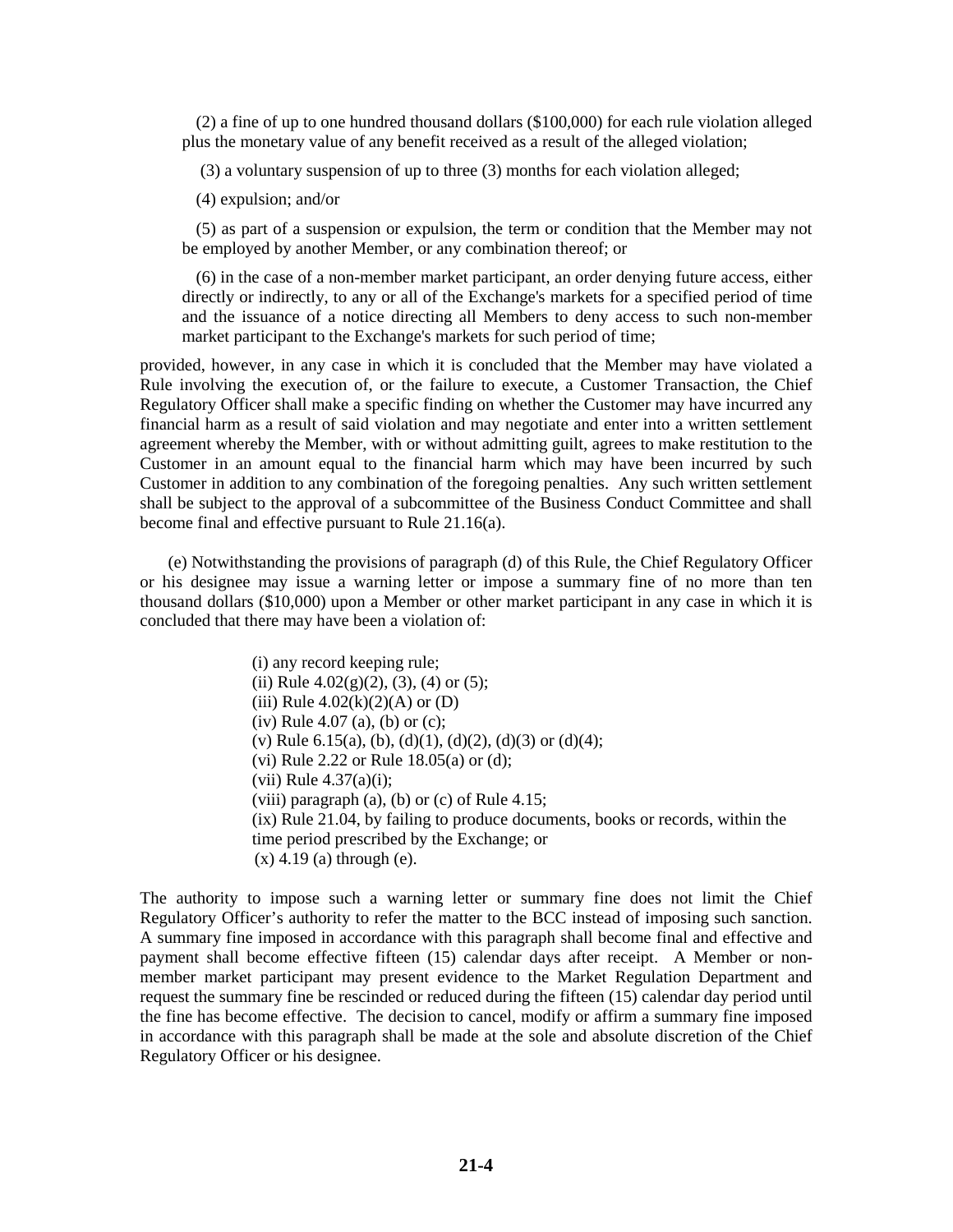(f) The Chief Regulatory Officer or his delegate, upon a good faith determination that there are substantial reasons to believe that such immediate action is necessary to protect the best interests of the Exchange, may order that any Person be denied access to the Trading Floor, any or all Exchange Markets and/or denied access to the Exchange's electronic trading system for a period not to exceed 60 days. Notice shall promptly be given to the Person subject to the access denial. Such notice shall state the reasons for the denial, the effective date, time and the duration of the denial and advise the Person of his right to an expedited hearing before the Exchange's Business conduct Committee in accordance with the procedures set forth in Rule 21.03(f) by filing a request with the Chief Regulatory Officer within 10 Business Days after receiving the notice.

**Amended by the Board November 14, 2007; effective November 19, 2007 [¶ (e)].**

**Amended by the Board May 1, 2008; effective May 13, 2008 [¶ (e)].**

**Amended by the Board September 17, 2009; effective September 21, 2009 [¶(e)].**

**Amended by the Board June 13, 2012; effective July 9, 2012 [¶¶ (e)(i) through (e)(iv)].**

**Amended by the Board September 20, 2012; effective October 17, 2012 [¶ (f)].**

**Amended by the Board December 10, 2013; effective January 28, 2014 [¶ (e)].**

**Amended by the Board April 9, 2014; effective May 7, 2014 [¶ (e)].**

**Amended by the Board September 10, 2014; effective October 2, 2014 [¶ (e)(vi)].**

**Amended by the Board July 15, 2015; effective August 17, 2015 [¶ (d)(ii)(2)].**

**Amended by the Board March 24, 2016; effective April 12, 2016 [¶ (e)(i)].**

**Amended by the Board December 2, 2016; effective December 19, 2016 [¶ (e)(v)].**

**Amended by the Board March 23, 2017; effective April 11, 2017 [¶(e)].**

**Amended by the Board March 22, 2018; effective April 23, 2018 [¶¶ (e)(iii)].**

**Amended by the Board June 21, 2018; effective July 13, 2018 [¶¶(e)(ii)]**

**Amended by the Board March 18, 2020; effective March 23, 2020 [¶¶ (d), (e) and (f)].**

#### **Rule 21.03. The Business Conduct Committee**

(a) The Business Conduct Committee shall have the power to direct that an investigation of any suspected violation of the Rules be conducted by the Compliance staff, pursuant to Rule 21.02, shall have the authority to hear any summary denial of access pursuant to Rule 21.02, any refusal to authorize Direct Access pursuant to Rule 4.08(e); any failure by a Merchant Participant or Elevator Operator to comply with an Exchange audit pursuant to Rule 12.38 and any action to suspend or terminate Clerks pursuant to Rule 4.41.

(b) The Business Conduct Committee shall act through a subcommittee chaired by a Public Committee Member. Each subcommittee shall be comprised of no less than five (5) individuals, such that at least two are Members or employees of Member Firms and at least two (2) are not Members or employees of Member Firms. Three (3) subcommittee members shall constitute a quorum so long as the subcommittee chair and at least one (1) Member or employee of a Member Firm is in attendance. Any committee member who has previously participated in a matter pursuant to paragraph (f) of this Rule shall be disqualified from serving on a subcommittee hearing such matter.

(c) The Business Conduct Committee shall periodically receive and review the written reports concerning possible Rule violations reported by the Compliance staff pursuant to Rule 21.02(b).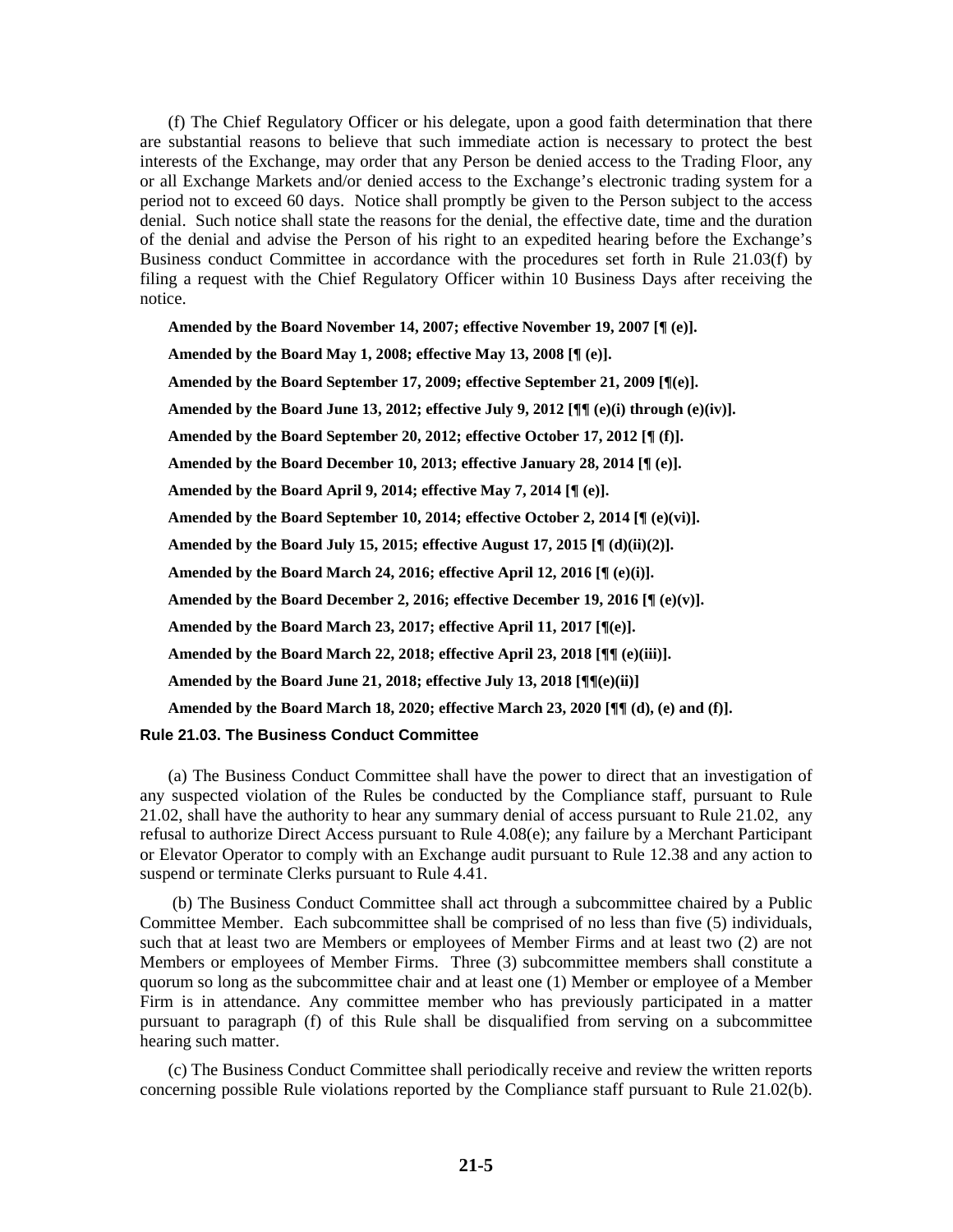A subcommittee of the Business Conduct Committee shall conduct any review of a possible violation under this Rule.

(d) At the time of the initial review of an investigative report the Member or non-member market participant named in an investigative report shall have an opportunity to appear and present evidence before the subcommittee. Such a presentation shall be conducted informally with no transcript taken.

(e) In any case where a subcommittee of the Business Conduct Committee concludes that a Rule violation may have occurred, such subcommittee of the Business Conduct Committee shall advise the Member or non-member market participant of that fact and may:

(i) refer or return the matter to the Compliance staff with instructions for further action;

(ii) enter into or approve a settlement agreement with said Member or non-member market participant which may provide for a penalty other than that recommended by the Compliance staff, subject to the limitations set forth in subparagraph (e)(iv) of this Rule;

(iii) refer the matter to a formal hearing; or

(iv) negotiate and enter into a written settlement agreement with the Member or nonmember market participant, whereby the Member or non-member market participant, with or without admitting guilt, may agree to:

(1) a cease and desist order or a reprimand;

(2) a fine of up to one million dollars (\$1,000,000) for each Rule violation alleged plus the monetary value of any benefit received as a result of the alleged violation;

(3) a voluntary suspension of up to one (1) year for each Rule violation alleged;

(4) expulsion;

(5) a prohibition against executing any Customer orders; and/or

(6) as part of a suspension or expulsion, the term or condition that the Member may not be employed by another Member as a Trading Floor employee, or any combination thereof; or

(7) in the case of a non-member market participant, an order denying future access, either directly or indirectly, to any or all of the Exchange's markets for a specified period of time and the issuance of a notice directing all Members to deny access to such non-member market participant to the Exchange's markets for such period of time;

(v) if a settlement agreement is approved, the subcommittee of the Business Conduct Committee shall issue a written decision, signed by the subcommittee chair, specifying the rule violations it has reason to believe may have been committed, including the basis or reasons for the subcommittee's conclusions, and any sanction to be imposed.

provided, however, in any case in which it is concluded that the Member may have violated a Rule involving the execution of, or the failure to execute, a Customer Transaction, the subcommittee of the Business Conduct Committee shall make a specific finding on whether the Customer may have incurred any financial harm as a result of said violation and may negotiate and enter into a written settlement agreement whereby the Member, with or without admitting guilt, agrees to make restitution to the Customer in an amount equal to the financial harm which may have been incurred by such Customer in addition to any combination of the foregoing penalties.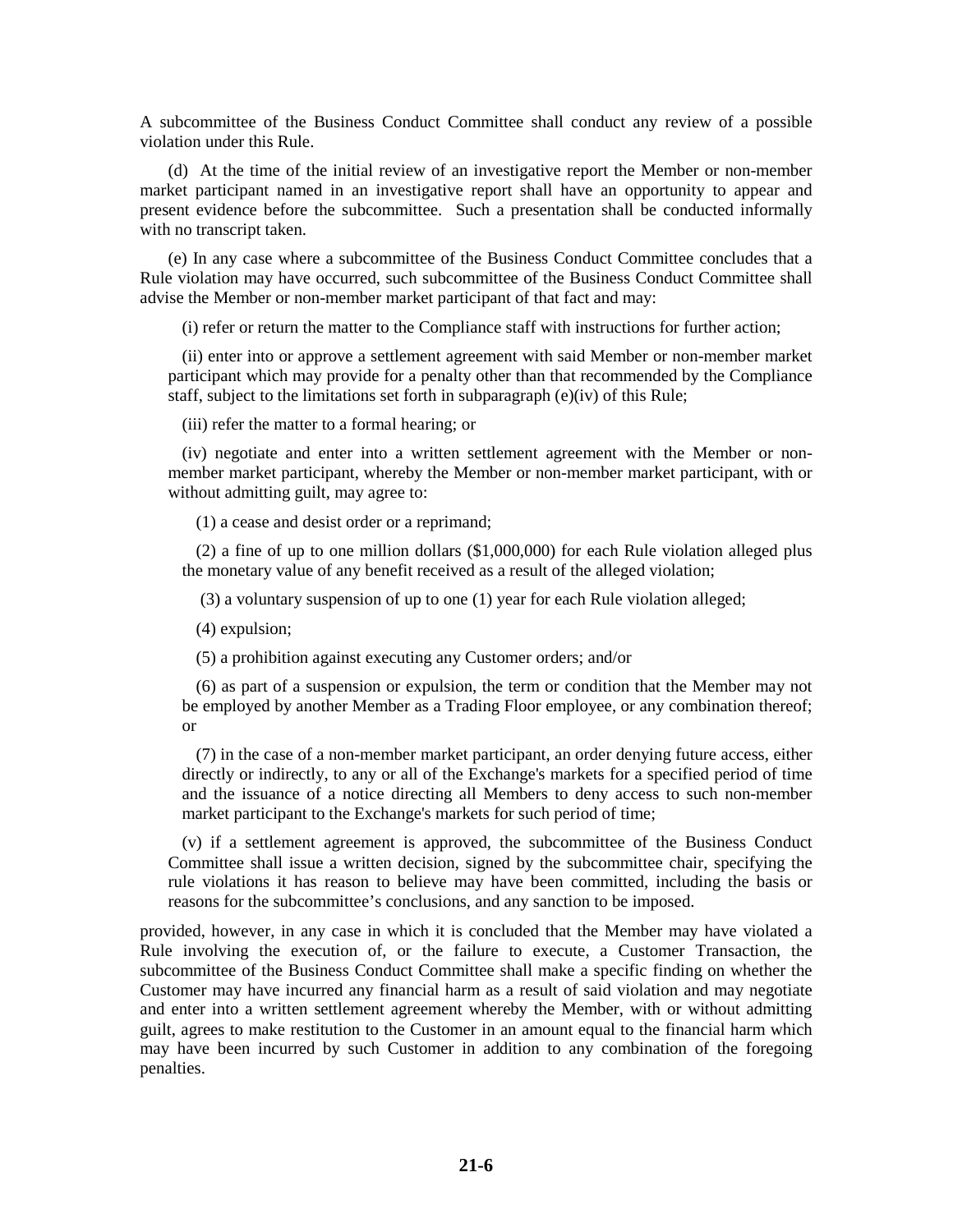$(f)(i)$  Any hearing to review a summary access denial pursuant to Rule 21.02(f) shall be conducted by a subcommittee of the Business Conduct Committee within 10 days of receipt of a request.

(ii) The subcommittee shall conduct a de novo review solely on the issue of the denial of access and shall determine the procedures to be followed, except that the following shall apply in every case: (1) at the hearing, the Compliance staff shall present such evidence and considerations as it deems relevant to show that the continued denial of access is necessary to protect the best interest of the Exchange; (2) the Person denied access shall be allowed to appear personally and/or to be represented by legal counsel or any other representative of his choosing and, either personally or through such representative, to present witnesses and documentary evidence and to cross-examine witnesses; (3) the formal rules of evidence shall not apply, and the subcommittee shall be free to accept or reject any and all evidence as it considers proper; and (4) a substantially verbatim record capable of being transcribed shall be made of the proceeding, provided, however, that such record need not be transcribed unless the Person denied access requests such transcript or the Exchange so determines.

(iii) The subcommittee may affirm, rescind or modify the summary access denial, provided, however, under no circumstances may a summary denial of access pursuant to Rule 21.02(f) exceed 120 days.

(iv) Promptly following any hearing the subcommittee shall render a written decision based on the weight of the evidence contained in the record of the proceeding and shall provide a copy of the decision to the Person. The decision shall include (i) a summary of the charges; (ii) a summary of the answer or other response; (iii) a brief summary of the evidence produced at the hearing; (iv) a statement of findings and conclusions with respect to each charge, including any specific rules found to have been violated; and (v) a declaration of the subcommittee's findings and order. The decision of the hearing panel shall constitute the final action of the Exchange with respect to the summary access denial.

**Amended by the Board January 7, 2008; effective January 10, 2008 [¶ (b)].**

**Amended by the Board April 9, 2008; effective April 14, 2008 [¶ (b)].**

**Amended by the Board November 11, 2009; effective November 16, 2009 [¶ (e)(iv)(2)].**

**Amended by the Board March 17, 2010; effective March 22, 2010 [¶ (b)].**

**Amended by the Board September 20, 2012; effective October 17, 2012 [¶¶ (a), (b) and (f)(i) through (f)(iv)**

**Amended by the Board September 20, 2012; effective October 22, 2012 [¶ (e)(iv)(6)].**

**Amended by the Board March 25, 2013; effective April 16, 2013 [¶¶(a) and (b)].**

**Amended by the Board July 15, 2015; effective August 17, 2015 [¶(e)(iv)(2)].**

**Amended by the Board December 4, 2015; effective December 23, 2015 [** $\P$ **]** (d) and (e)(v)].

**Amended by the Board June 21, 2018; effective July 30, 2018 [¶ (a)].**

#### **Rule 21.04. Power to Compel Testimony and Production of Documents**

The President, the Board, the Chief Regulatory Officer, the Compliance staff, any committee or subcommittee and any panel of any committee or subcommittee, engaged in any investigation of, examination into, or hearing involving any matter pursuant to the Rules shall have the power to summon any Member, any employee of any Member and any non-member market participant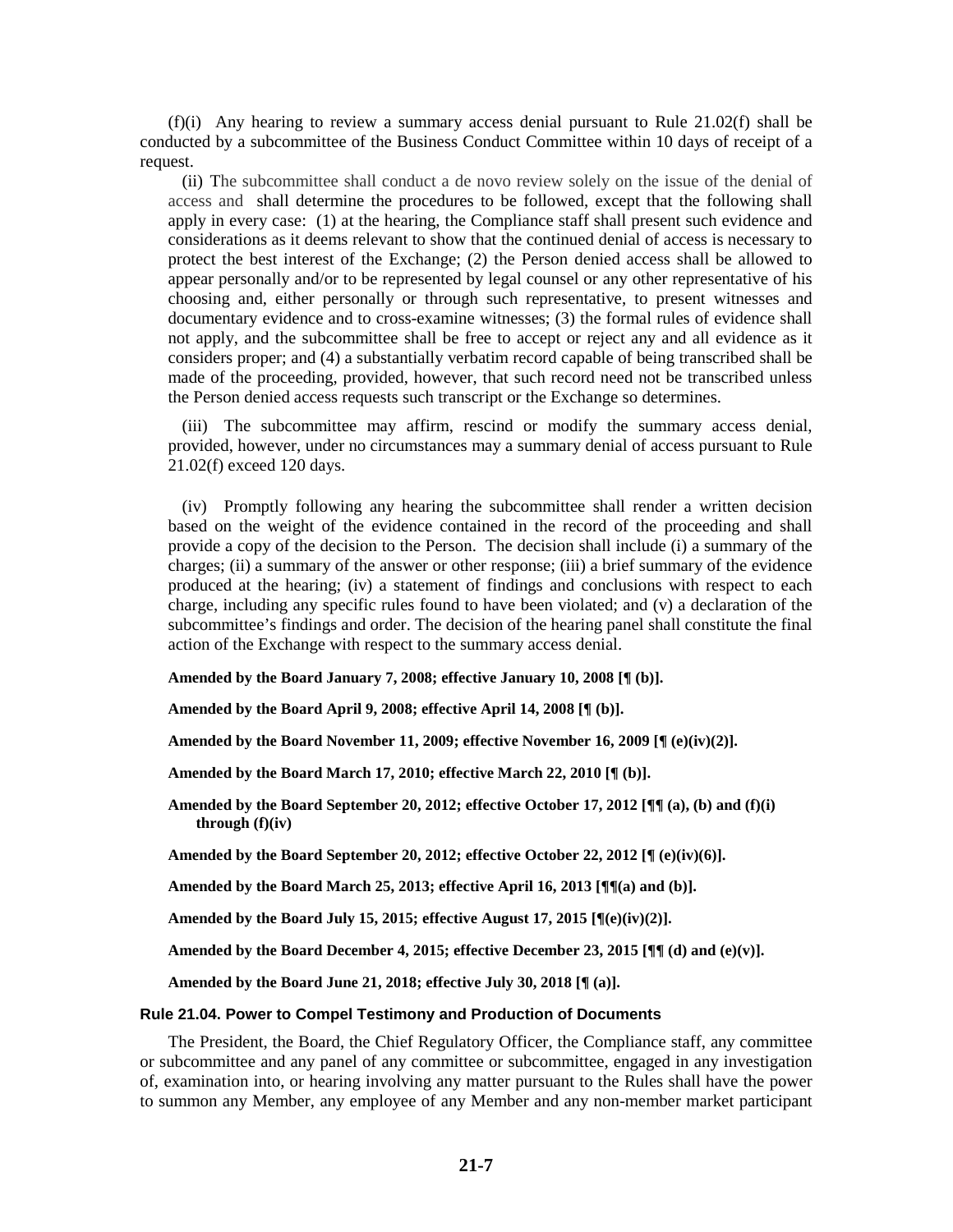to appear before him or it, to give testimony under oath or in any other manner required by him or it and to produce any documents, books or records. A Firm so summoned shall appear by a partner, officer or responsible employee fully acquainted with the relevant facts. If any Member, any employee of any Member, or non-member market participant fails to obey any such summons or to give any such testimony or to produce any such documents, books or records, such failure shall constitute a violation of this Rule and shall be reported to the Business Conduct Committee for appropriate action.

#### **Amended by the Board September 20, 2012; effective October 17, 2012.**

#### **Amended by the Board March 18, 2020; effective March 23, 2020.**

#### **Rule 21.05. Notice of Charges**

In any case in which a subcommittee of the Business Conduct Committee refers a matter to a formal hearing, the Compliance staff shall serve a Notice of Charges ("Notice") on the Respondent, the Chairman of the Business Conduct Committee and the Office of the General Counsel. Such Notice shall state:

(a) the acts, practices or conduct in which the Respondent is alleged to have engaged;

(b) the Rule(s) which is alleged to have been violated as a result of such acts, practices or conduct;

(c) that the Respondent is entitled, upon written request filed with the Compliance staff and the Office of the General Counsel within twenty (20) days of service of the Notice, to a formal hearing on the charges;

(d) that the failure of the Respondent to request a hearing within twenty (20) days of service of the Notice, except for good cause shown, shall be deemed a waiver of his right to a hearing;

(e) that the failure of the Respondent to file an answer with the Compliance staff and the Office of the General Counsel within twenty (20) days of service of the Notice shall be deemed an admission of all of the allegations contained in the Notice; and

(f) that the failure of the Respondent to expressly deny a particular allegation contained in the Notice shall be deemed an admission of such allegation.

#### **Rule 21.06. Answer; Request for Hearing; Failure to Answer or Deny Charges**

(a) The Respondent shall serve on the Compliance staff and the Office of the General Counsel a written Answer to the Notice of Charges and a written request for a hearing on the charges within twenty (20) days of the date of service of the Notice of Charges.

(b) The Respondent's failure to file an Answer within such twenty (20) days shall be deemed an admission of all of the allegations contained in the Notice.

(c) The Respondent's failure to expressly deny a particular allegation contained in the Notice shall be deemed an admission of such allegation.

(d) The Respondent's failure to request a hearing within such twenty (20) days shall be deemed a waiver of Respondent's right to a hearing.

#### **Rule 21.07. Reply**

The Compliance staff may serve on the Respondent and the Office of the General Counsel a Reply within five (5) days of the date of service of the Respondent's Answer. The reply must be limited to the matters set forth in the Answer.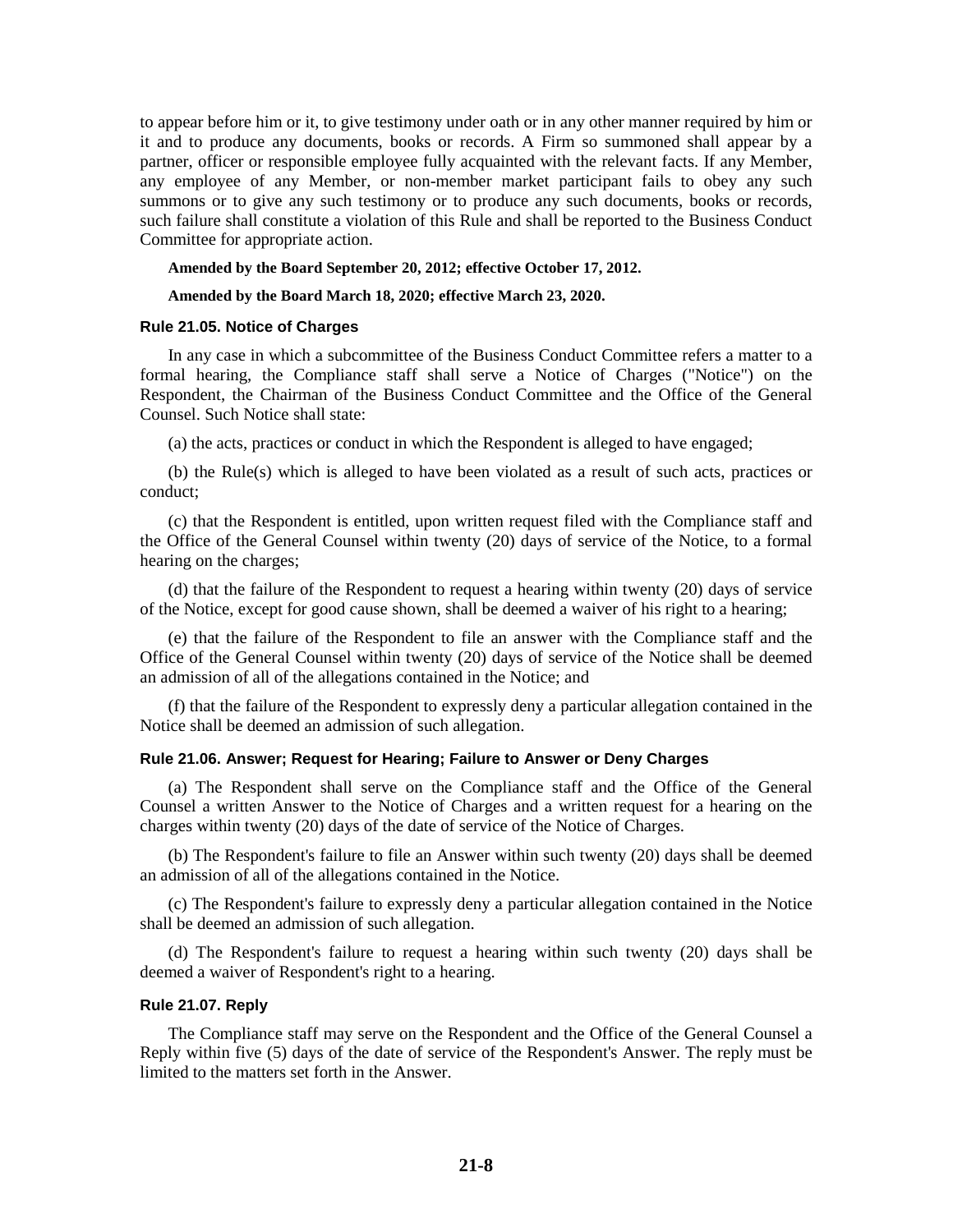#### **Rule 21.08. Selection of Hearing Panel**

(a) Formal hearings on any alleged Rule violation shall be conducted by a Hearing Panel selected by the Chairman of the Business Conduct Committee from members of the Business Conduct Committee who did not receive and review the written report concerning such alleged violation as provided for in Rule 21.03 (the "Hearing Panel"). Subject to the provisions of Rule 21.03, paragraphs (b) and (c), the Chairman of the Business Conduct Committee, in his sole discretion, shall appoint a Hearing Panel comprised of three (3) individuals which shall be chaired by a Public Committee Member. At least one (1) individual on each Hearing Panel shall be a Member or employee of a Member Firm.

(b) The Chairman of the Business Conduct Committee shall notify the Compliance staff and the Respondent of the names of the members selected to hear the matter at least fifteen (15) days prior to the hearing date.

(c) No member of the Hearing Panel shall hear a case in which that member has a direct financial, personal or other interest in the matter under consideration.

**Amended by the Board January 7, 2008; effective January 10, 2008 [¶ (a)(i) and (ii)].**

**Amended by the Board March 17, 2010; effective March 22, 2010 [¶ (a)(i) and (ii)].**

**Amended by the Board September 20, 2012; effective October 17, 2012 [¶ (a)].**

#### **Rule 21.09. Challenge to Members of the Hearing Panel**

Within ten (10) days after service on the Respondent of the names of the members of the Hearing Panel, the Respondent may challenge, in writing, any member of the Hearing Panel for cause. The merits of such challenge shall be finally decided by the Chairman of the Business Conduct Committee in his sole discretion. If said written challenge is not received within such ten (10) days, any such right to challenge is deemed waived.

#### **Rule 21.10. Hearing on Penalty in the Event of Failure to Deny Charges; Failure to Request Hearing Deemed Acceptance of Penalty**

In the event the Respondent fails to file an Answer or admits the allegations or fails to deny the allegations in support of a charge of a Rule violation contained in the Notice, the Hearing Panel shall find the Respondent guilty of each such violation and may impose a penalty for each such violation subject to the limitations set forth in Rule  $21.13(b)(v)$ . The Hearing Panel shall promptly notify the Respondent of any such penalty and of the Respondent's right to a hearing on the penalty within ten (10) days, or such longer period as the Hearing Panel may determine, after the imposition of such penalty. Failure to request a hearing on the penalty in a timely manner shall be deemed to be acceptance of the penalty.

#### **Rule 21.11. Settlement Prior to Commencement of Hearing**

Prior to the commencement of the hearing, the Hearing Panel may approve the entry into a settlement agreement with the Respondent, whereby the Respondent, with or without admitting guilt, may agree to:

(a) a cease and desist order or a reprimand;

(b) a fine of up to one million dollars (\$1,000,000) for each Rule violation alleged plus the monetary value of any benefit received as a result of the alleged violation;

- (c) a voluntary suspension of up to one (1) year for each Rule violation alleged;
- (d) a prohibition against executing any Customer orders;
- (e) expulsion; and/or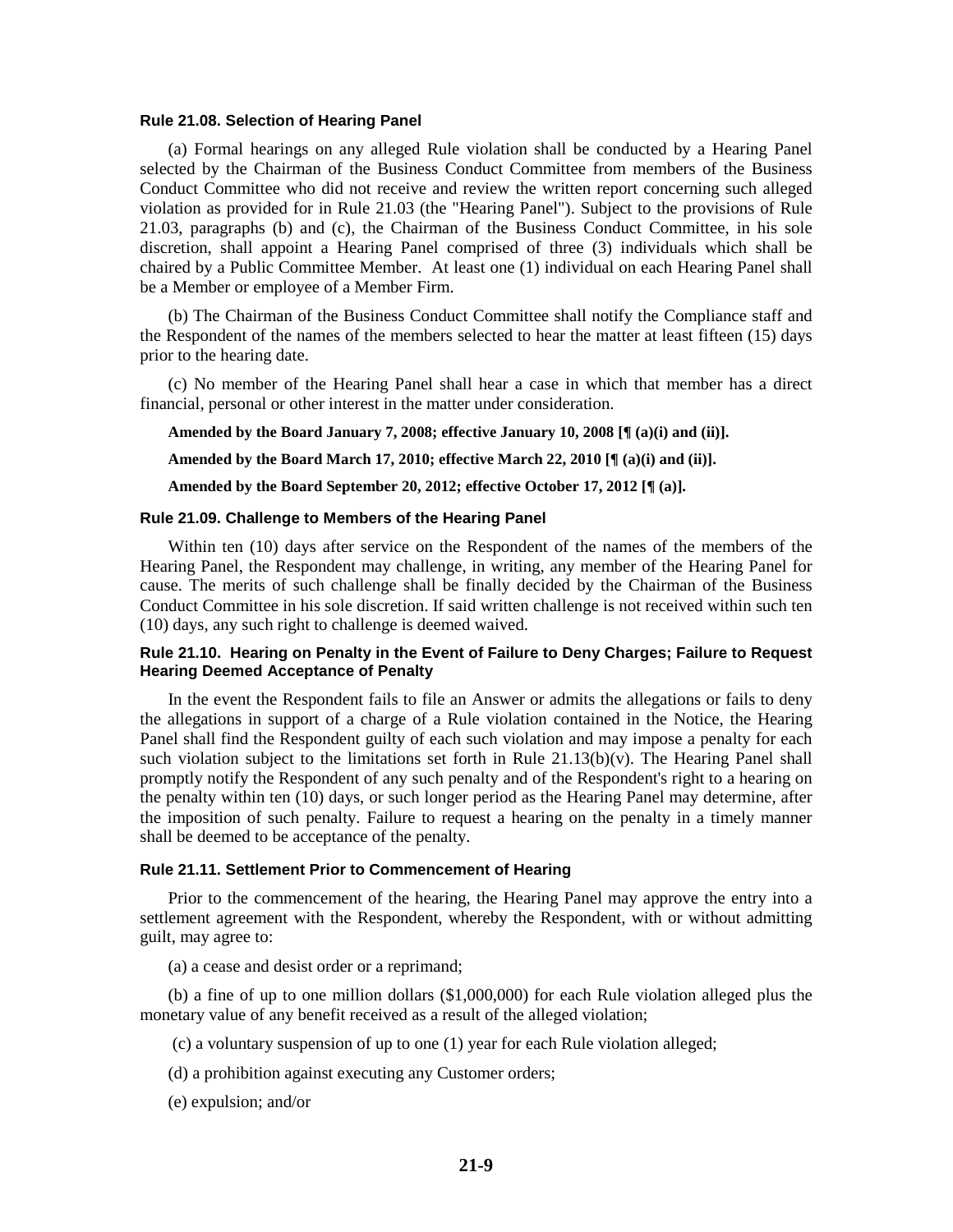(f) as part of a suspension or expulsion, the term or condition that the Respondent may not be employed by another Member as a Trading Floor employee, or any combination thereof; or

(g) in the case of a non-member market participant, an order denying future access, either directly or indirectly, to any or all of the Exchange's markets for a specified period of time and directing all Members to deny access to such non-member market participant to the Exchange's markets; provided, however, in any case in which it is concluded that the Respondent may have violated a Rule involving the execution of, or the failure to execute, a Customer Transaction, the Hearing Panel shall make a specific finding on whether the Customer may have incurred any financial harm as a result of said violation and may negotiate and enter into a written settlement agreement whereby the Respondent, with or without admitting guilt, agrees to make restitution to the Customer in an amount equal to the financial harm which may have been incurred by such Customer in addition to any combination of the foregoing penalties. The Hearing Panel shall also issue a written decision, specifying the rule violations it has reason to believe may have been committed, including the basis or reasons for the Hearing Panel's conclusions, and any sanction to be imposed.

**Amended by the Board November 11, 2009; effective November 16, 2009 [¶ (b)].**

**Amended by the Board September 20, 2012; effective October 22, 2012 [¶ (f)].**

**Amended by the Board July 15, 2015; effective August 17, 2015 [¶ (b)].**

**Amended by the Board December 4, 2015; effective December 23, 2015 [¶ (g)].**

#### **Rule 21.12. Hearing Procedures**

Each Hearing Panel shall determine the procedures to be followed in any hearing before it, except that the following shall apply in every case:

(a) The prosecution shall be conducted by the Compliance staff.

(b) The Respondent shall be allowed to be represented by legal counsel or any other representative of his choosing and, either personally or through such representative, to present witnesses and documentary evidence and to cross-examine witnesses.

(c) The Compliance staff and the Respondent shall deliver to each other and the Office of the General Counsel a statement listing the witnesses expected to be called and the documents expected to be introduced into evidence, together with copies of such documents, by such date prior to the hearing as the Hearing Panel may specify. Unless the Hearing Panel, in its discretion, waives compliance with this requirement, no witness may testify and no documentary evidence may be introduced into evidence unless listed in and, in the case of documents, furnished with such statement. On written request, the Compliance staff shall provide the Respondent with access to all books, documents or other tangible evidence in the possession or under the control of the Exchange which are to be relied upon by the Compliance staff or which are relevant to the allegations contained in the Notice of Charges.

(d) No formal rules of evidence shall apply, and the Hearing Panel shall be free to accept or reject any and all evidence it considers proper.

(e) It shall constitute a violation of the Rules for any Person within the Exchange's jurisdiction to engage in conduct which may impede the progress of a hearing, and any such incident shall be reported to the Business Conduct Committee for appropriate action.

(f) *Ex Parte* contacts by any of the parties with members of the Hearing Panel shall not be permitted.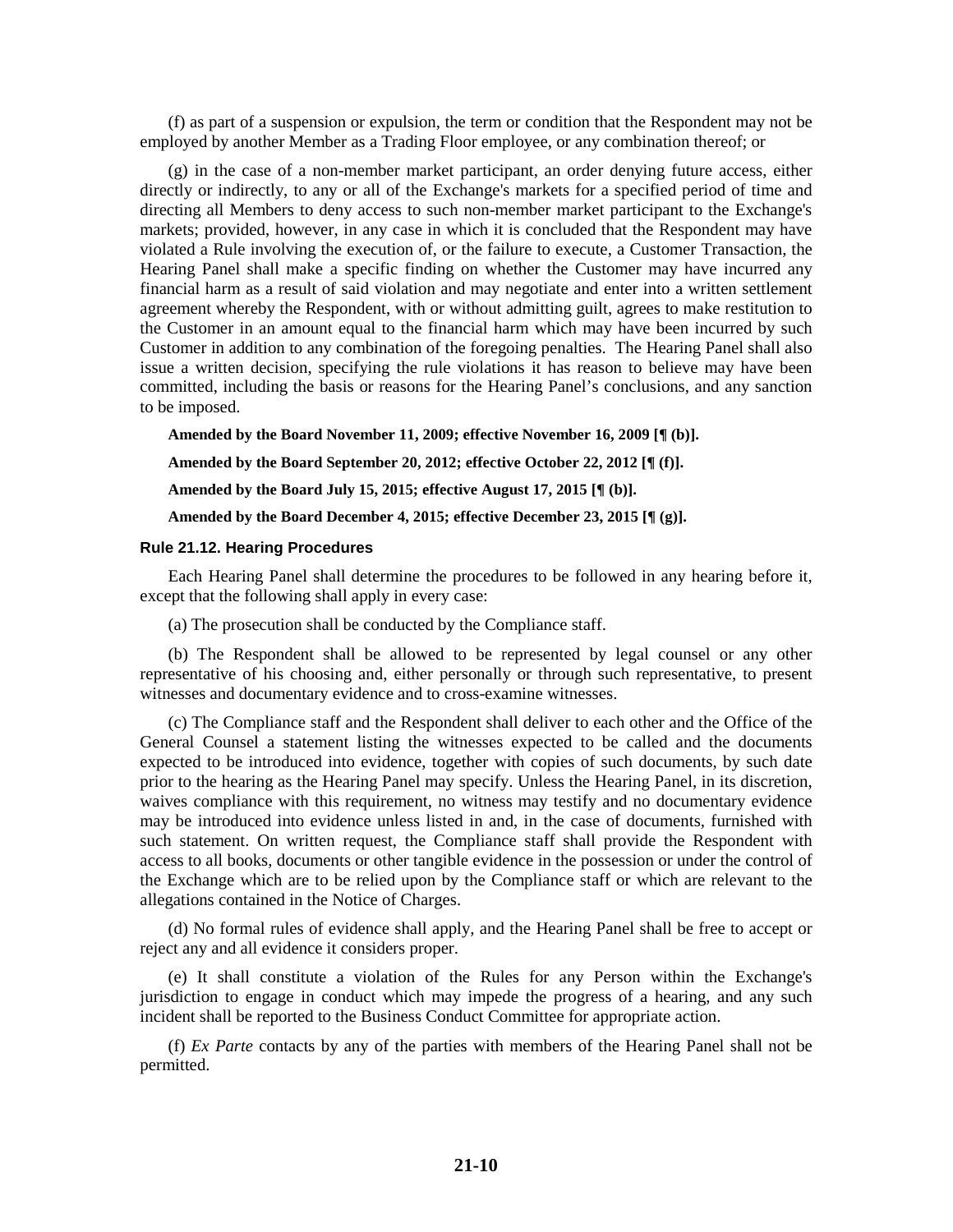(g) A substantially verbatim record capable of being accurately transcribed shall be made of the proceedings, provided, however, that such record need not be transcribed, unless the transcript is requested by the Respondent or the CFTC or the decision is reviewed by the CFTC.

(h) The Notice of Charges, the Answer, the Reply, any stenographic transcript of the hearing, the documentary evidence and any other material presented to the Hearing Panel by either party with notice to the other shall constitute the record of the hearing.

(i) The burden of proof shall be on the prosecution. A finding of guilt shall be made by majority vote based on the weight of the evidence contained in the record of the hearing.

#### **Rule 21.13. Written Decision of Hearing Panel**

(a) If the Hearing Panel finds the Respondent not guilty of any Rule violation charged, it shall render a written decision to that effect, and the Respondent shall not be subject to any further proceedings with respect to the Rule violation charged. The written decision shall include:

(i) a summary of the allegations contained in the Notice of Charges;

(ii) a summary of the Answer;

(iii) a brief summary of the evidence produced at the hearing or, where appropriate, incorporation by reference of the investigation report; and

(iv) a statement of the findings and conclusions of the Hearing Panel with respect to each charge.

(b) If the Hearing Panel finds the Respondent guilty of any Rule violation charged, it shall render a written decision to that effect. The written decision shall include:

(i) a summary of the allegations contained in the Notice of Charges;

(ii) a summary of the Answer;

(iii) a brief summary of the evidence produced at the hearing or, where appropriate, incorporation by reference of the investigation report; and

(iv) a statement of the findings and conclusions of the Hearing Panel with respect to each charge, including the specific Rule which the Respondent is found to have violated; provided, however, that in any case in which the Respondent is found to have violated a Rule involving the execution of a Customer Transaction, the Hearing Panel shall make a specific finding whether the Customer has incurred any financial harm as a result of said violation; and

(v) an order stating any penalty imposed and the effective date of such penalty; the penalty which may be imposed on the Respondent shall be one or more of the following:

(A) a cease and desist order or a reprimand;

(B) a fine of up to one million dollars (\$1,000,000) for each Rule violation plus the monetary value of any benefit received as a result of the alleged violation;

(C) a suspension of up to one (1) year for each Rule violation;

(D) an expulsion from the Exchange;

(E) a prohibition against executing any Customer orders; and/or

(F) as part of a suspension or expulsion, the term or condition that the Respondent may not be employed by another Member as a Trading Floor employee;

(G) in the case of a Respondent who is a non-member market participant, denial of future access, either directly or indirectly, to any or all of the Exchange's markets for such period as the Hearing Panel may determine.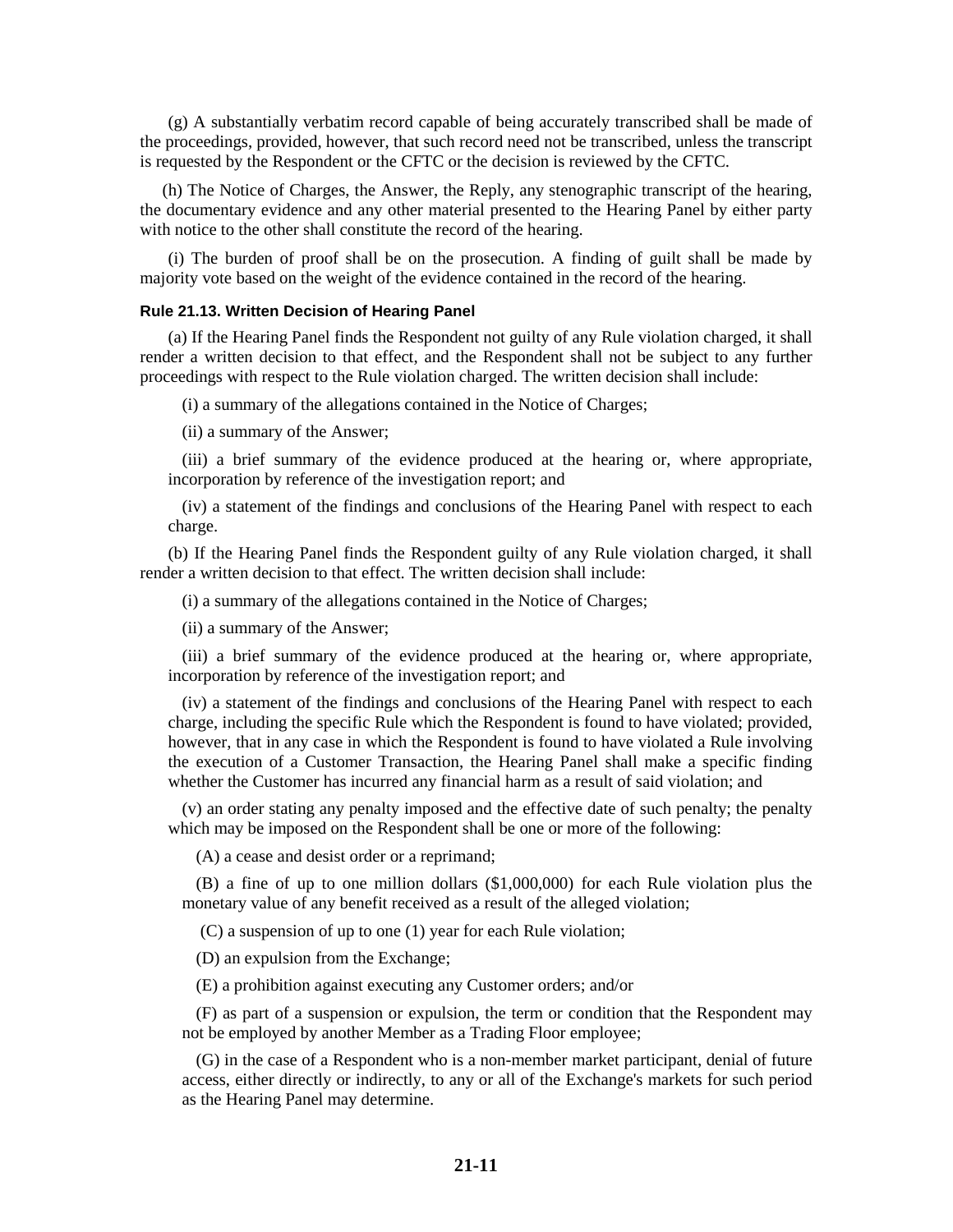(vi) in the case of a penalty imposed in accordance with subparagraph  $(b)(v)(G)$  of this Rule, an order directing the Exchange to issue a notice directing all Members to deny access to the Respondent to the Exchange's markets.

provided, however, in any case in which the Respondent is found guilty of having violated a Rule involving the execution of, or the failure to execute, a Customer Transaction, an order that restitution be made to the Customer in an amount equal to the financial harm incurred by such Customer.

#### **Amended by the Board September 20, 2012; effective October 20, 2012 [¶ (F)].**

#### **Amended by the Board July 15, 2015; effective August 17, 2015 [¶¶ (b)(v)(B)].**

#### **Rule 21.14. Liability for Expenses**

Any Member or market participant who or which, after notice and opportunity for hearing, has been found to have violated any Rule or Clearing Organization Rule may, in the discretion of the Hearing Panel appointed in the matter, be required to pay to the Exchange an amount equal to any and all expenses incurred by the Exchange in connection with the prosecution of such violations, in addition to any penalty which may be imposed upon such Person by virtue of the violations found by the Hearing Panel.

### **Amended by the Board June 22, 2017; effective July 12, 2017.**

#### **Rule 21.15. Extension of Time Limits**

(a) Any time limit provided for in Rules 21.05, 21.06, 21.07, 21.08, 21.09, 21.10 and 21.12 may be extended by mutual consent of the parties, by the Chairman of the Business Conduct Committee, or, if a Hearing Panel has been appointed, by the Chairman of the Hearing Panel.

#### **Rule 21.16. Effective Date of Penalties**

(a) If a Member or non-member market participant enters into a settlement agreement with the Compliance staff, the terms of which have been approved by a subcommittee of the Business Conduct Committee or a Hearing Panel, the settlement agreement shall become final and effective on the date the settlement agreement is executed by the Exchange.

(b) Any decision (including any penalty) by a Hearing Panel shall be the final decision of the Exchange and shall become effective fifteen (15) days, or such longer time as the Hearing Panel may specify, after a copy of the written decision of the Hearing Panel has been served on the Respondent provided, however, that, in any case where the Respondent has consented to the action taken and to the timing of its effectiveness, the Hearing Panel may cause the decision involving any disciplinary action (including any penalty) to become effective prior to the fifteen (15) day period.

(c) Any fine imposed by a Hearing Panel shall be due and payable on the effective date of the decision imposing such fine, or on such later date as the Hearing Panel may specify.

(d) If a Member or non-member market participant fails to pay any fine within 30 days of the date on which such fine becomes due and payable, such Member or non-member market participant shall be barred from directly or indirectly trading automatically without further action by the Exchange and shall remain barred until such fine is paid in full, however, that on written application received prior to such date, the Exchange, in its sole discretion, may postpone the date when payment is due.

#### **Amended by the Board December 4, 2015; effective December 23, 2015 [¶(a)].**

**Amended by the Board June 22, 2017; effective July 12, 2017 [¶¶ (a), (b) and (d)].**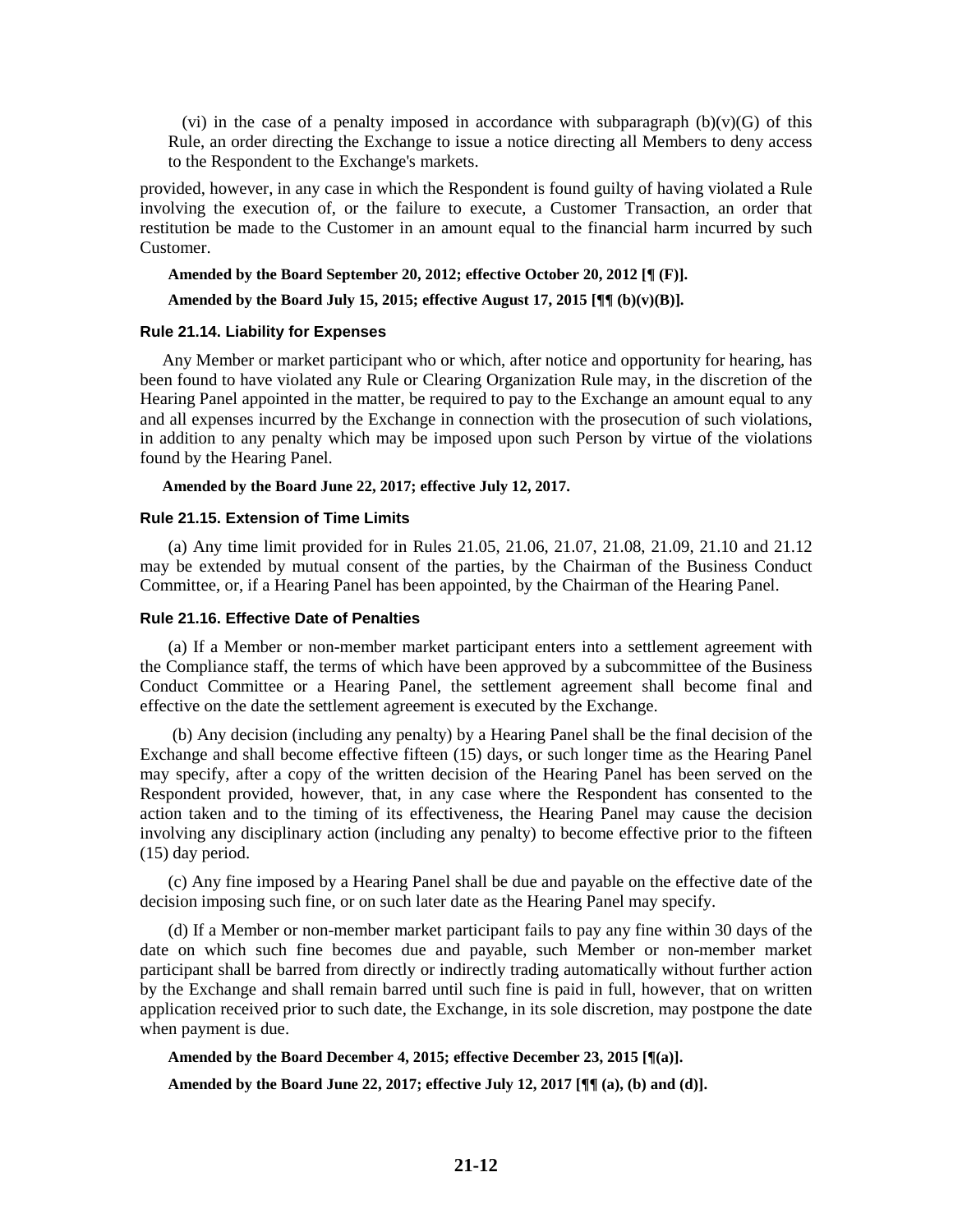#### **Rule 21.17. Publication and Written Notice of Disciplinary Action**

(a) Records of the disposition of each investigation by the President or the Business Conduct Committee, each hearing and each imposition of any penalty, shall be kept in accordance with CFTC Regulations. The record of any hearing, together with all of the papers shall be retained for a period of at least five (5) years.

(b) All proceedings conducted by or before the President, the Business Conduct Committee and the Board or a subcommittee of the Board pursuant to this Chapter shall be confidential and shall not be disclosed to any Person except:

(i) as required by law or by the Rules;

(ii) in any action or proceeding brought by or against the Exchange;

(iii) as may be determined from time to time by the Board.

(c) In any case where:

(i) a Member or non-member market participant enters into any settlement agreement with the Business Conduct Committee (or any subcommittee thereof) or with the Chief Regulatory Officer which settlement agreement is approved by the Business Conduct Committee (or any subcommittee thereof); or

(ii) the Business Conduct Committee (or any subcommittee thereof) renders a decision finding a Member or non-member market participant guilty of any Rule violation; or

(iii) the Board, a subcommittee of the Board or the President takes action or renders a decision against a Member pursuant to this Chapter;

the Exchange shall make public its findings and the reason for its action, including any action taken or penalty ordered.

(d) Written notice of any suspension, expulsion, disciplinary action or denial of access shall be given in accordance with CFTC Regulations.

(e) In any case in which:

(i) a Member or non-member market participant enters into any settlement agreement with the Business Conduct Committee (or any subcommittee thereof) or with the Chief Regulatory Officer of Market Regulation which settlement agreement is approved by the Business Conduct Committee (or any subcommittee thereof); or

(ii) the Business Conduct Committee (or any subcommittee thereof) renders a decision finding a Member or non-member market participant guilty of any Rule violation;

for a violation of the Rules involving the execution of, or the failure to execute, a Customer Transaction which results in financial harm to such Customer, the Exchange shall promptly inform the FCM identified on the records of the Exchange or the Clearing Organization as having cleared such Transaction. Upon such notification, the FCM shall promptly inform the Person identified on its records as the owner of the account for which the Transaction was executed of the disciplinary action and the principal facts thereof.

**Amended by the Board June 22, 2017; effective July 12, 2017 [¶¶ (a) through (e)].**

**Amended by the Board March 18, 2020; effective March 23, 2020 [¶¶ (c)(i), and (e)(i).**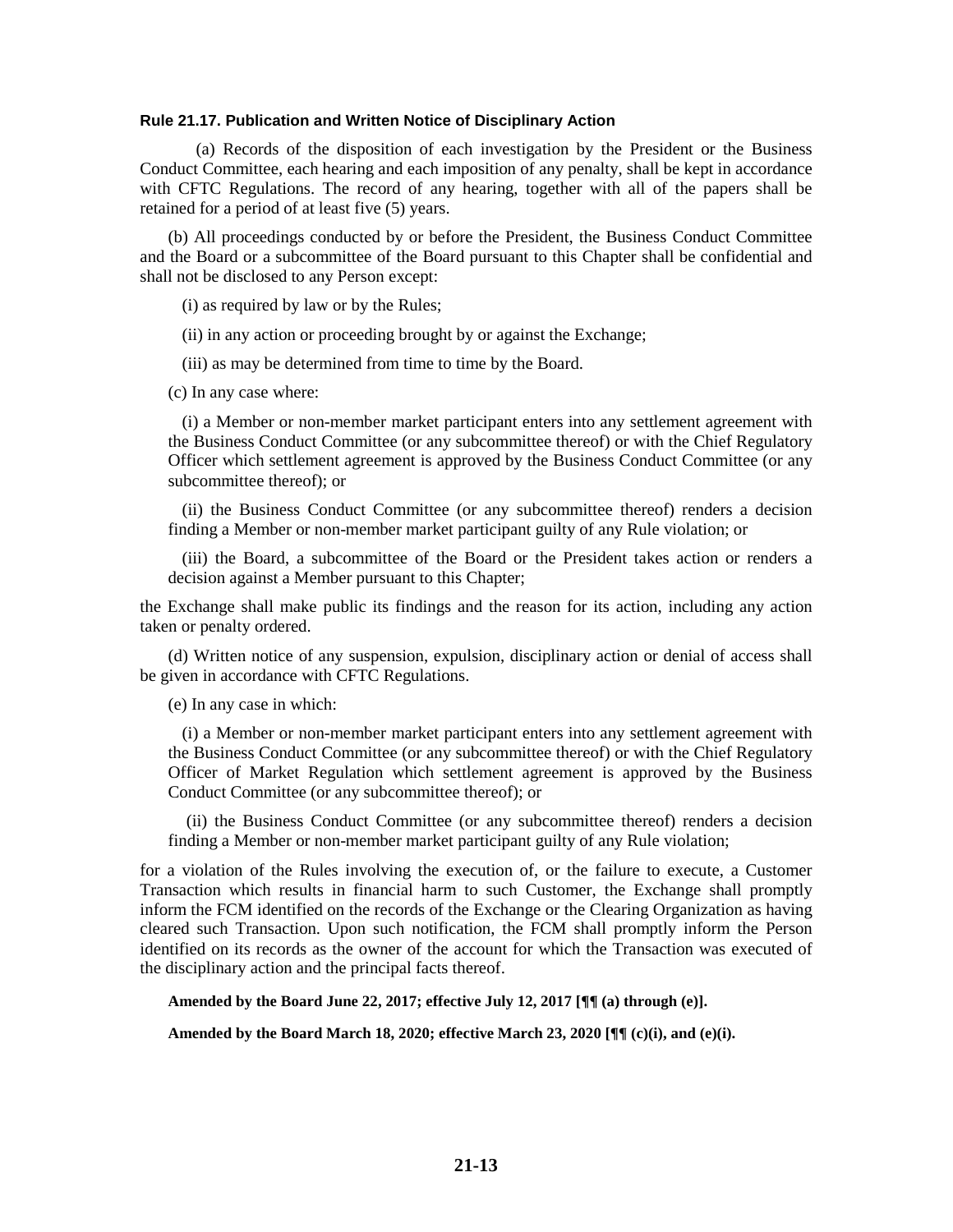#### **Rule 21.18 Summary Fines**

#### (a) *Imposition of Fines*

The President, the Chief Regulatory Officer of the Exchange or any of their delegees may summarily impose a fine for each violation of any Rule regarding decorum or attire. Any such fine shall not exceed ten thousand dollars (\$10,000), except for a fine issued for a violation of paragraph  $(b)(i)(A)(10)$  which shall not exceed twenty-five thousand dollars (\$25,000).

Any fine issued under this Rule shall be due and payable, and shall be deemed imposed, fifteen (15) calendar days after notice of such action is given to the Member.

An individual who violates paragraph  $(b)(i)(A)(11)$  may be summarily removed from the Exchange premises for the remainder of the trading day, or such shorter period of time as determine.

#### (b) *Conduct Subject to Summary Action*

It shall be a violation of the Rules regarding decorum, attire, or timely submission of accurate records for a Member to engage in the following practices:

#### (i) **Decorum:**

The conduct enumerated below, if committed on the Trading Floor, on premises occupied by the Exchange, or in the building in which such premises are located is deemed a breach of decorum and is prohibited. In addition, the conduct specified in paragraph  $(A)(10)$  hereof, if committed in the area immediately surrounding any building in which the Exchange occupies premises is deemed a breach of decorum and is prohibited if such conduct relates to, or impacts upon, the business of the Exchange.

#### A. *Conduct:*

- 1. Running on the Trading Floor or adjacent corridors.
- 2. The use of profane, vulgar or indecorous language.
- 3. Smoking or eating.
- 4. Leaving or throwing refuse on the furniture, fixtures or floor.
- 5. The defacing or damaging of walls or other facilities.

6. Using computer equipment or wireless communication devices not certified or authorized for use on the Trading Floor by the Exchange's Department of Technology.

7. Betting or offering to bet or presenting offers to others to bet.

8. Carrying firearms, mace or other toxic substance.

9. Possession of an unsealed bottle(s) or container(s) of alcohol (which shall include beer, wine or liquor) or a controlled substance.

10. Acts which interfere with the personal comfort or safety of others.

11. The use of photographic equipment on the Trading Floor.

12. Otherwise causing a disruption on the Trading Floor.

- 13. Any threatening, abusive, harassing or intimidating speech or conduct.
- 14. Accessing or attempting to access the designated Exchange Trading Floor located at the New York Stock Exchange trading premises using unauthorized entrances and/ or turnstiles.

(ii) **Attire:** Failure to conform to the Exchange mandatory forms of dress and appearance.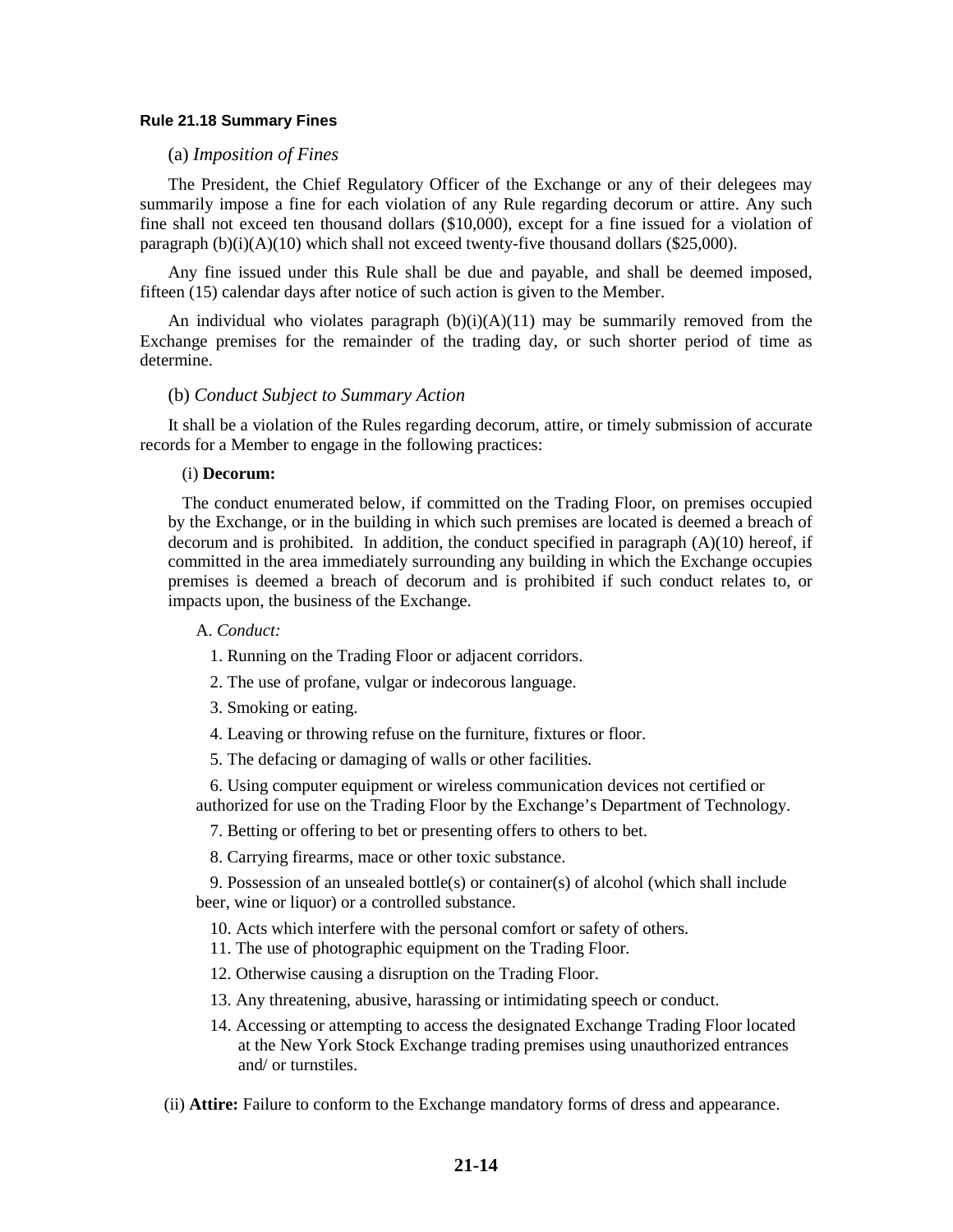A. For purposes of this Rule, the following forms of dress and appearance are mandatory.

1. All males must wear a suit jacket or trading jacket, conventional collared business shirts, neck ties, dress pants, socks and dress shoes.

2. All females must wear a suit jacket or trading jacket in addition to other appropriate business attire, which shall include dresses, skirts, dress pants and blouses, socks, stockings and dress shoes.

3. Personal attire and appearance must be clean, neat and presentable.

B. The following forms of dress and appearance are not in conformity with Paragraph A of this section:

1. Clothing that is dirty, frayed, torn, badly wrinkled, ill-fitting, or which distracts from business atmosphere.

2. Pants shall not include: dungarees; jeans; jean-look-alikes; denim jeans of any color: fatigues; tie dyes; mid-calf; sweatpants; shorts; harem; spandex pants; or tight-fitting or stretch pants and leggings.

3. Collared business shirts and blouses shall not include; golf shirts; soft or ribbed-knit collars; tee shirts; athletic shirts; sweatshirts; turtlenecks for males; tank tops; midriffs; halters.

4. Conventional footwear shall not include: sneakers, walking shoes, sandals; thongs; slippers; and any shoes that have been altered or modified so as to increase an individual's height except in the case where a Floor Committee member determines that such alteration or modification is necessary to accommodate a physical disability.

5. Dresses and skirts shall not include: denim of any kind; culottes; skorts; split skirts; shorts; inappropriate length detracting from a business atmosphere.

6. Wearing of hats, head scarves or bandannas except those required by religious observance.

7. A general unkempt or ungroomed personal appearance or attire which does not lend itself to the proper business atmosphere.

**Amended by the Board February 7, 2007; effective February 8, 2007 [¶¶ (b)(i)(A)(17) and (22) and (b)(i)(B)(12)].**

**Amended by the Board June 10, 2009; effective June 15, 2009 [¶ (c)].**

**Amended by the Board July 8, 2009; effective July 13, 2009 [¶¶ (a) and (d)(iii)].**

**Amended by the Board September 20, 2012; effective October 22, 2012 [¶¶ (a), (b)(i)(A)].**

**Amended by the Board March 25, 2013; effective April 16, 2013 [¶¶ (a)(i)(A), (a)(ii)(A) and (a)(ii)(B)].**

**Amended by the Board May 29, 2013; effective May 30, 2013 [¶¶ (b)(i)(A)].**

**Amended by the Board March 18, 2020; effective March 23, 2020 [¶ (a)].**

#### **Rule 21.19. Duty to Report**

If an Emergency Event shall occur with respect to any Member, such Member shall advise the Exchange of the occurrence thereof by the fastest available means of communication and shall immediately deliver written notice to the Exchange specifying (a) the nature of such Emergency Event, (b) the time when such Emergency Event occurred, and (c) whether such Member consents to a summary suspension pursuant to this Rule and Rule 21.20 and, if so, whether such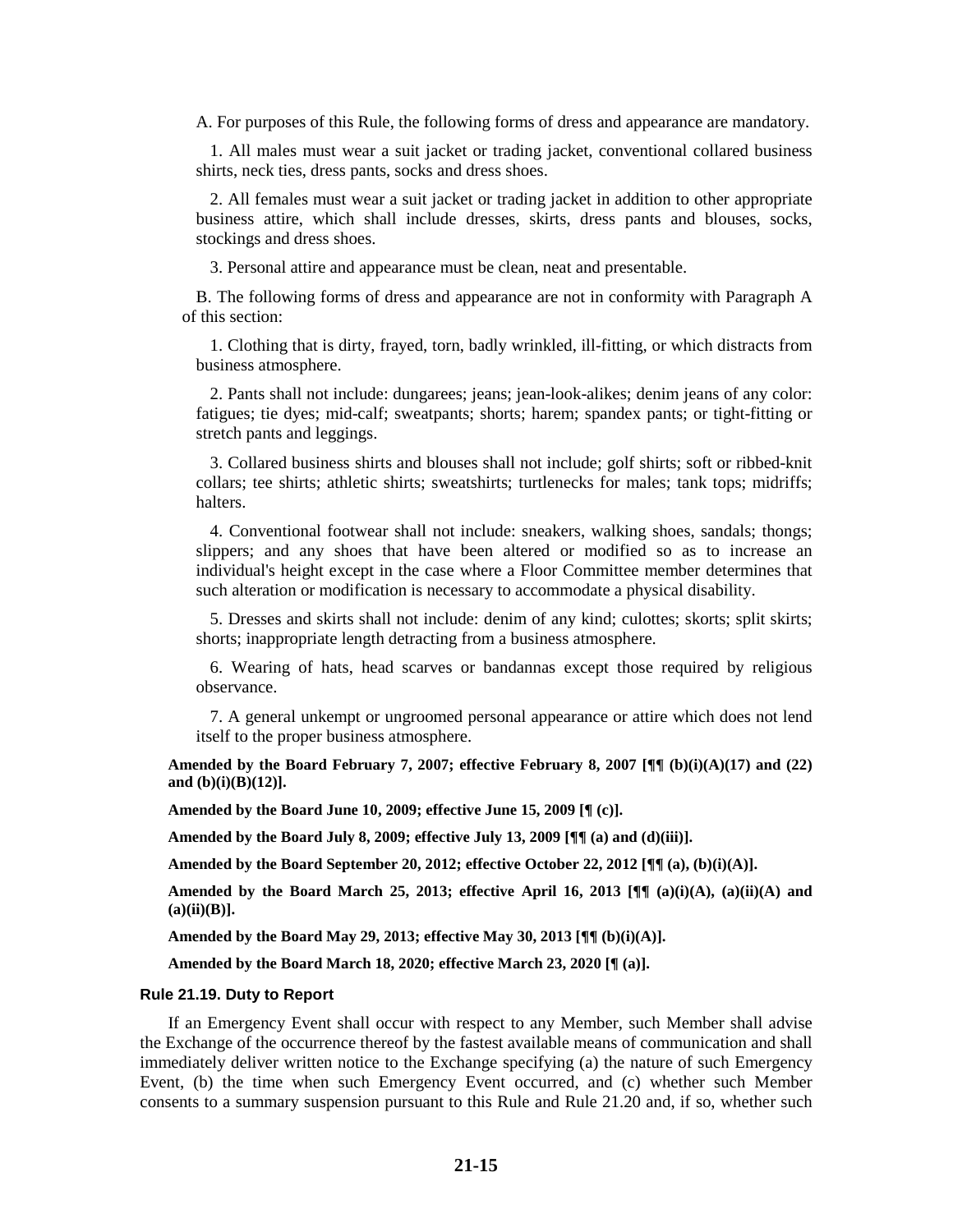Member waives a hearing with respect thereto, and whether such Member consents to a term of suspension to the effect that he may not be employed by another Member as a floor employee.

#### **Rule 21.20. Summary Suspension**

In the event that a Member advises the Exchange as provided in Rule 21.19 and consents to a summary suspension, either orally or in writing, the President shall immediately suspend such Member in accordance with the terms of such consent.

#### **Rule 21.21. Action Concerning a Financial Emergency**

If at any time, the Board or a subcommittee of the Board appointed by the Chairman and comprised of the CEO of ICE, the Chairman and President of the Exchange and any two (2) Public Directors of the Exchange ("Subcommittee"), in its sole discretion, determines that there is a substantial question as to whether a Financial Emergency exists with respect to any Member, the Board or the Subcommittee may suspend, or take any other action against such Member, any Member enjoying privileges through such Member, and/or any Members or other Persons provided access to the Exchange by or through such Member, as it may deem necessary or appropriate to protect the best interests of the marketplace. The Board or the Subcommittee may take such action against any Member regardless of whether or not such Member has advised the Exchange of the occurrence of an Emergency Event pursuant to Rule 21.19, and whether or not such Member has consented to a suspension or waived a hearing.

#### **Amended by the Board February 7, 2007; effective February 9, 2007.**

#### **Amended by the Board September 30, 2015; effective January 1, 2016.**

#### **Rule 21.22. Notice to Member**

(a) Any notice given to a Member before action is taken against him pursuant to Rule 21.21 shall state:

(i) the Financial Emergency or other situation which it is believed may give rise to the need for action by the Board or the Subcommittee; and

(ii) the date, time and place of the hearing to be held before the Board or the Subcommittee.

(b) Any notice given to a Member after action has been taken against him pursuant to Rule 21.21 shall:

(i) state the action taken;

(ii) briefly state the reasons for the action; and

(iii) state the effective time, date and duration of the action.

#### **Amended by the Board February 7, 2007; effective February 9, 2007.**

#### **Rule 21.23. Hearing**

At any hearing conducted under this Rule, the Board or the Subcommittee shall determine the procedures to be followed, except that the following shall apply in every case:

(i) The case in support of the summary action shall be presented by the President, who may be represented by legal counsel.

(ii) The Member shall be allowed to be represented by legal counsel or any other representative of his choosing and, either personally or through such representative, to present witnesses and documentary evidence and to cross-examine witnesses.